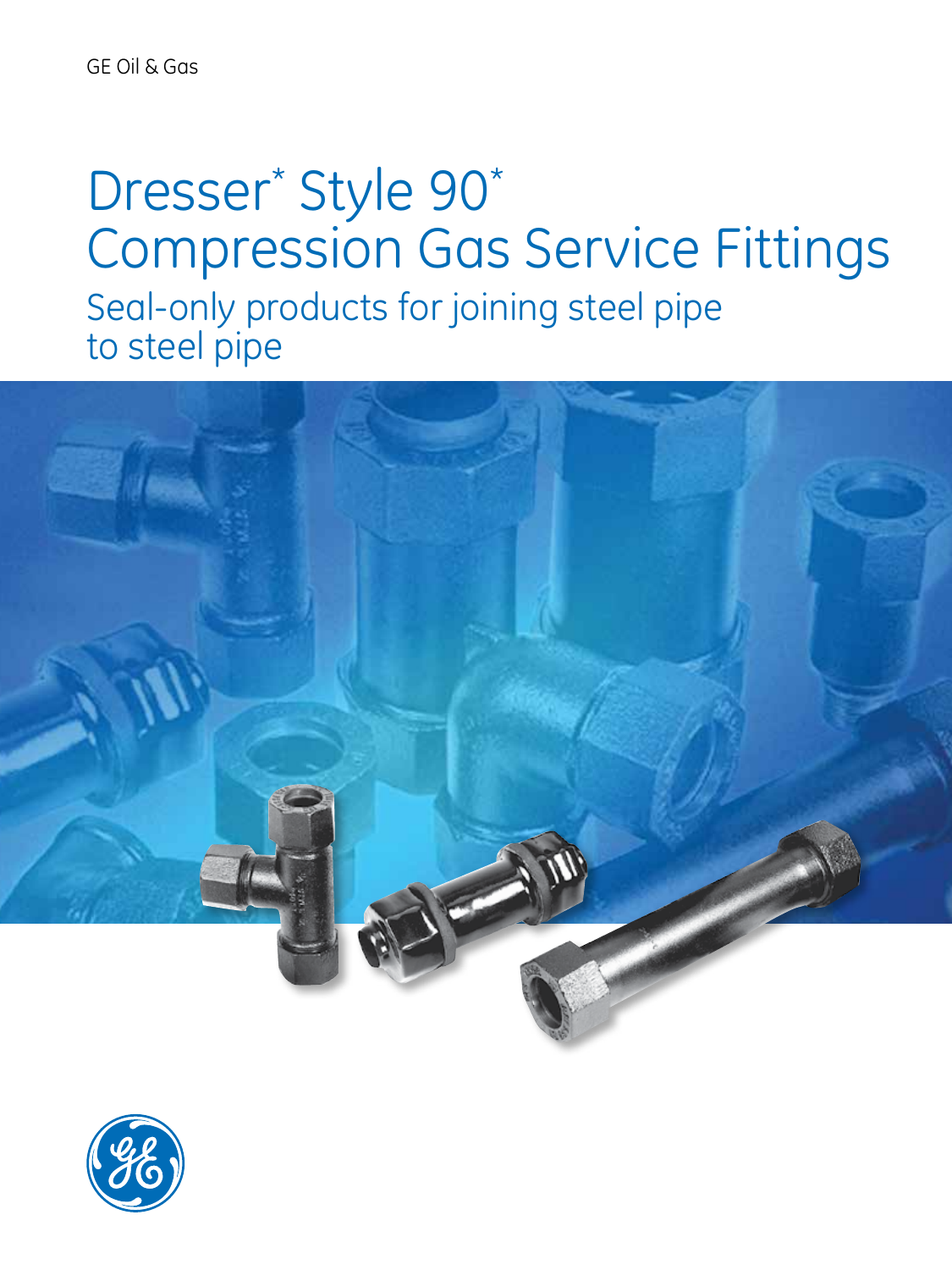Over the years, millions of GE's Dresser Products' Style 90 Fittings have been installed on natural gas service lines where they have helped to speed installation and cut costs.

Style 90 couplings and fittings consist of a cast iron or forged steel body; two resilient, specially compounded gaskets; two steel, self-centering protective gasket retainer cups, and two heavy end nuts. All fittings are shipped assembled and ready-to-use.



## **Gasket Retainer Cup**

- Cup-shaped design protects gasket
- Prevents friction between the gasket and end nut, resulting in consistent high performance
- Eliminates gasket interference in end nut threads, providing an accurate sense of tightness
- Closely confines the gasket, permitting more clearance between the end nut and pipe, and greater pipe deflection

## **Body**

- Machined, wedge-shaped flare provides a perfect gasket seat and uniform pack at all points
- Thickness always at least equal to that of pipe (on couplings, ells & tees)
- Longitudinal pipe movement up to 1/16" per gasket may be safely absorbed
- Made of rugged iron or steel

## **Gasket**

- An ample, wedge-shaped section gives reserve packing power and high gasket pressure
- Scientifically compounded rubber is made to last the life of the pipe
- Interchangeable with most of the corresponding sizes of gaskets used in Style 38 bolted couplings

# **End Nut**

- High-grade iron, perfectly formed and rigidly inspected
- Long threading affords reserve "take-up" on gasket when needed and prevents stripping
- Clearance between pipe and nut permits more deflection of pipe (Possible because the gasket retainer cup also confines gasket)
- Robust thread design resists stripping. (Test torques of 600 ft. lbs. reveal no stripping)
- Coarse, rugged threads make for easy starting



Other pressures available upon request.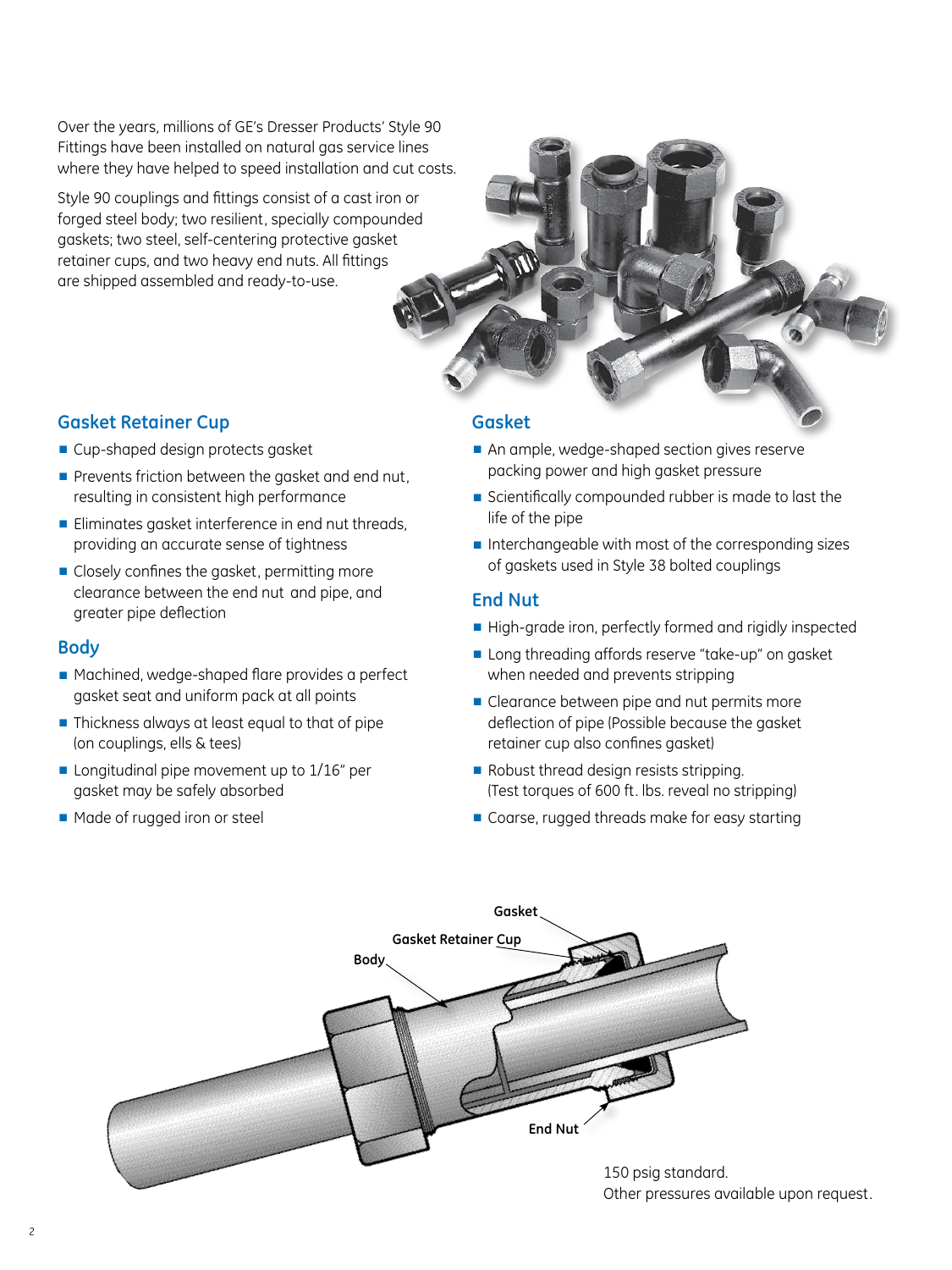# **Style 90 Insulating Couplings with Full-sleeve Insulators**

With the Style 90 insulating coupling, a full length body insulator, together with the insulating gasket, effectively isolates the insulating end of the coupling from the pipe. The body insulator also facilitates installation of the coupling and aids correct reassembly if the coupling is disassembled. A high resistance, gas-tight insulating joint is provided, even with pipe-end deflection of up to 3 degrees.

Also, the sliding pipe-end spacer assures proper separation of pipe ends within the coupling for effective insulation. The full-sleeve insulator working in combination with the pipe-end spacer makes proper installation of the Style 90 insulating coupling virtually foolproof.

# **Style 90 Tap-N-Valve® Tees**

Dresser "Tap-N-Valve" service fittings are equipped with tools which retain the slug cut from the main. During the tapping process, a gradual inward deformation of the abrading edges of the tool forms a positive, mechanical interlock between the tool and the slug, holding it permanently.

The tapered design of the tool forms a raised conical valve seat on the surface of the main, providing a honed metal-to-metal seal for positive shut-off at any time.

All weld inlet tees are supplied with weld splatter caps as standard.

**From main to meter, a complete line of Dresser Style 90 fittings is available for joining your gas service line**

# **Style 90 Meter Bend Adapters**

Here is a flexible meter bend which permits shop prefabrication of meter settings, and protects meter and service from many of the hazards of trenching, grading and landscaping at a later date.

The factory-formed bend holds the regulator level. The union type connection afforded by the Style 90 end permits raising or lowering of the riser pipe to provide needed adjustment and to minimize possible stresses and strains on the meter and regulator. The meter bend adapter can be equipped with either plain, ARMORED® or insulating gaskets.

# **Style 90 Riser Tee**

Style 90 riser tees provide a flexible and convenient, low cost method of running low-pressure services at normal depths off deeply buried mains, thus saving on excavation costs. If desired, the tap can be completed through the tee, and the service can be shut off with a stopper device.

# **Style 90 Brass Insulating Street Tees**

Style 90 brass insulating street tees are recommended for use in place of malleable street tees on cast iron mains where excessive corrosion is a problem. This street tee is cathodic to cast iron pipe and is insulated from the steel service line. These tees are manufactured to meet A.S.A. standards for brass fittings by a special method which assures more uniform wall thickness, better surface finish and greater dimensional accuracy.

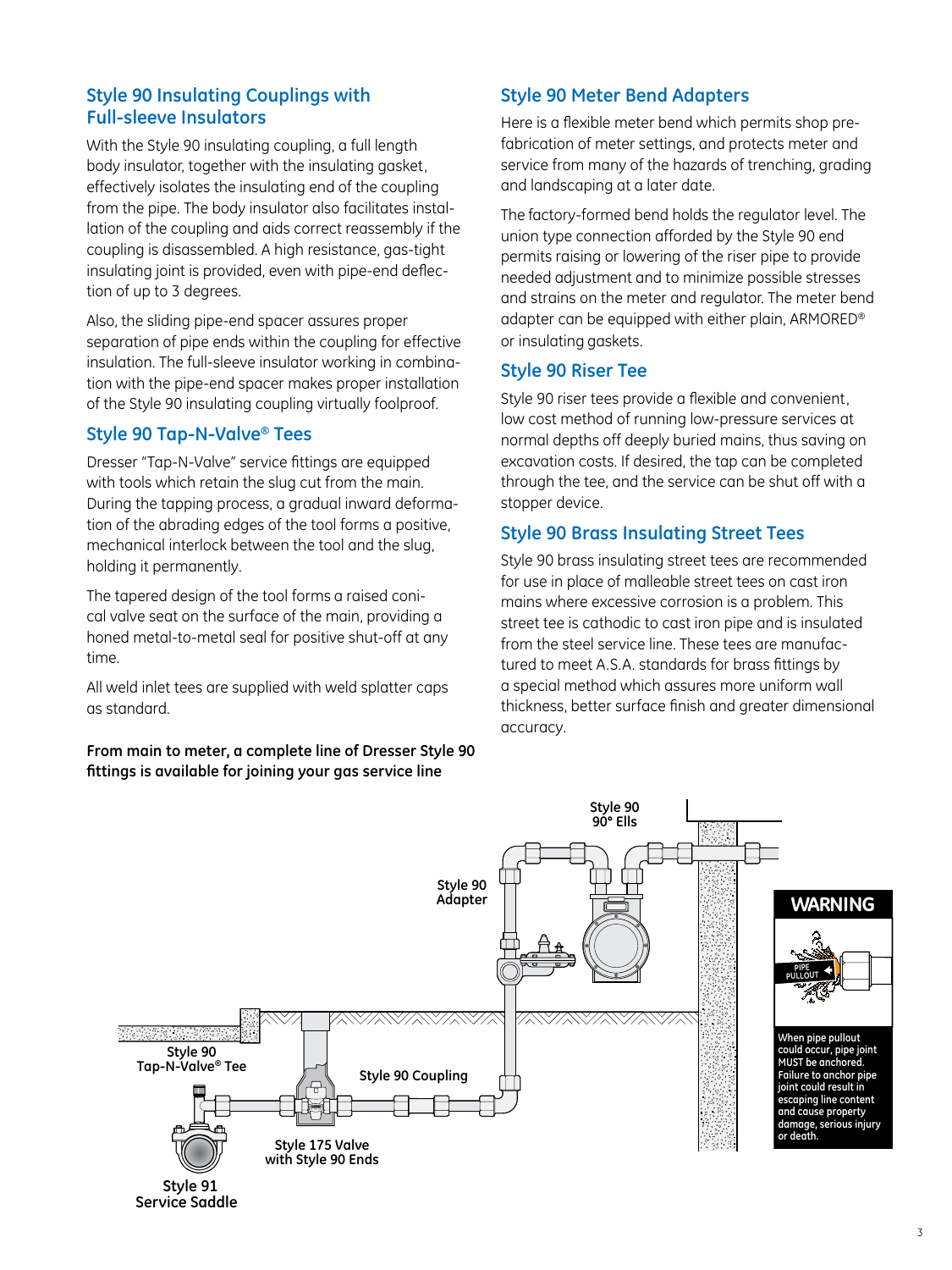# **Style 90 Gas Service Fittings for Steel to Steel Pipe Connections (Seal Only)**

| <b>Nominal</b>             | Outside                               | E-Coat                                           | <b>Overall Dimensions</b> |                                                       |                |                          |                   | <b>Dimension Drawings</b> |  |  |
|----------------------------|---------------------------------------|--------------------------------------------------|---------------------------|-------------------------------------------------------|----------------|--------------------------|-------------------|---------------------------|--|--|
| <b>Size</b><br>(IPS) (in.) | <b>Diameter</b><br>$(0.D.)$ (in.)     | <b>Part Number</b>                               | A                         | B                                                     | C              | D.                       | E                 |                           |  |  |
|                            |                                       |                                                  |                           | <b>Cast Couplings With 5" Middle Ring - Seal Only</b> |                |                          |                   |                           |  |  |
| 1/2                        | .840                                  | 0090-0014-082                                    | $\overline{c}$            | $5 - 7/8$                                             | 5              |                          |                   |                           |  |  |
| 3/4                        | 1.050                                 | 0090-0001-082                                    | $2 - 7/32$                | $5 - 7/8$                                             | 5              | $\qquad \qquad -$        |                   | в                         |  |  |
| $\mathbf{1}$               | 1.315                                 | 0090-0002-082                                    | $2 - 9/16$                | $5 - 7/8$                                             | 5              | $\overline{a}$           |                   | с                         |  |  |
| $1 - 1/4$                  | 1.660                                 | 0090-0003-082                                    | $\overline{3}$            | $5 - 7/8$                                             | 5              | $\overline{\phantom{a}}$ |                   |                           |  |  |
| $1 - 1/2$                  | 1.900                                 | 0090-0004-082                                    | $3 - 3/8$                 | $5 - 5/16$                                            | 5              |                          |                   |                           |  |  |
| $\overline{c}$             | 2.375                                 | 0090-0005-082                                    | 4                         | $6 - 1/8$                                             | 5              |                          |                   |                           |  |  |
|                            |                                       | Steel Couplings With 5" Middle Ring - Seal Only  |                           |                                                       |                |                          |                   |                           |  |  |
| 3/4                        | 1.050                                 | 0090-2101-082                                    | $2 - 7/32$                | $5 - 7/8$                                             | 5              |                          |                   | в                         |  |  |
| $\mathbf{1}$               | 1.315                                 | 0090-2102-082                                    | $2 - 9/16$                | $5 - 7/8$                                             | 5              | $\overline{\phantom{0}}$ |                   | с                         |  |  |
| $1 - 1/4$                  | 1.660                                 | 0090-2103-082                                    | 3                         | $5 - 7/8$                                             | 5              | $\overline{\phantom{0}}$ |                   | А                         |  |  |
| $1 - 1/2$                  | 1.900                                 | 0090-2104-082                                    | $3 - 3/8$                 | $5 - 5/16$                                            | 5              | $\qquad \qquad -$        |                   |                           |  |  |
| $\overline{c}$             | 2.375                                 | 0090-2105-082                                    | 4                         | $6 - 1/8$                                             | 5              | $\overline{\phantom{0}}$ |                   |                           |  |  |
|                            |                                       | Steel Couplings With 10" Middle Ring - Seal Only |                           |                                                       |                |                          |                   |                           |  |  |
| 3/4                        | 1.050                                 | 0090-0090-082                                    | $2 - 7/32$                | $10 - 7/8$                                            | 10             |                          |                   | в                         |  |  |
| $\mathbf{1}$               | 1.315                                 | 0090-0091-082                                    | $2 - 9/16$                | $10 - 7/8$                                            | 10             | $\overline{a}$           |                   | с                         |  |  |
| $1 - 1/4$                  | 1.660                                 | 0090-0092-082                                    | 3                         | $10 - 7/8$                                            | 10             |                          |                   |                           |  |  |
| $1 - 1/2$                  | 1.900                                 | 0090-0093-082                                    | $3 - 3/8$                 | $10-7/8$                                              | 10             | $\overline{\phantom{0}}$ |                   |                           |  |  |
| $\overline{c}$             | 2.375                                 | 0090-0094-082                                    | 4                         | $11 - 1/8$                                            | 10             | $\overline{\phantom{0}}$ |                   |                           |  |  |
|                            | <b>Reducing Couplings - Seal Only</b> |                                                  |                           |                                                       |                |                          |                   |                           |  |  |
| $3/4 \times 1/2$           | 1.050 x .840                          | 0090-0590-082                                    | $2 - 7/32$                | $5 - 7/8$                                             | 5              | $\overline{c}$           |                   |                           |  |  |
| $1 \times 3/4$             | $1.315 \times 1.050$                  | 0090-0580-082                                    | $2 - 9/16$                | $5 - 7/8$                                             | 5              | $2 - 7/32$               |                   | в                         |  |  |
| $1 - 1/4 \times 3/4$       | $1.660 \times 1.050$                  | 0090-0581-082                                    | 3                         | $5 - 7/8$                                             | 5              | $2 - 7/32$               |                   |                           |  |  |
| $1 - 1/4 \times 1$         | $1.660 \times 1.315$                  | 0090-0582-082                                    | $\overline{3}$            | $5 - 7/8$                                             | 5              | $2 - 9/16$               |                   | Α                         |  |  |
| $1 - 1/2 \times 3/4$       | $1.900 \times 1.050$                  | 0090-0583-082                                    | $3 - 3/8$                 | $5 - 7/8$                                             | 5              | $2 - 7/32$               |                   | D                         |  |  |
| $1 - 1/2 \times 1$         | $1.900 \times 1.315$                  | 0090-0584-082                                    |                           | $5 - 7/8$                                             | 5              |                          |                   |                           |  |  |
| $1 - 1/2 \times 1 - 1/4$   | $1.900 \times 1.660$                  | 0090-0585-082                                    | $3 - 3/8$                 | $5 - 7/8$                                             | 5              | 3                        |                   |                           |  |  |
| $2 \times 3/4$             | $2.375 \times 1.050$                  | 0090-0586-082                                    | 4                         | 6                                                     | 5              | $2 - 7/32$               |                   |                           |  |  |
| $2 \times 1$               | 2.375 x 1.315                         | 0090-0587-082                                    | 4                         | 6                                                     | 5              |                          |                   |                           |  |  |
| $2 \times 1 - 1/4$         | $2.375 \times 1.660$                  | 0090-0589-082                                    | 4                         | $\boldsymbol{6}$                                      | 5              | $\overline{3}$           |                   |                           |  |  |
| $2 \times 1 - 1/2$         | 2.375 x 1.900                         | 0090-0591-082                                    | 4                         | $\boldsymbol{6}$                                      | 5              | $3 - 3/8$                |                   |                           |  |  |
| 45° ELLS - Seal Only       |                                       |                                                  |                           |                                                       |                |                          |                   |                           |  |  |
| $\mathbf{1}$               | 1.315                                 | 0090-0212-082                                    | $2 - 9/16$                | $2 - 13/32$                                           | $1 - 5/8$      | 11/32                    |                   |                           |  |  |
| $1 - 1/4$                  | 1.660                                 | 0090-0213-082                                    | $\overline{3}$            | $2 - 11/16$                                           | $1 - 7/8$      | 3/8                      | $\qquad \qquad -$ |                           |  |  |
| $1 - 1/2$                  | 1.900                                 | 0090-0214-082                                    | $3 - 3/8$                 | 2-29/32                                               | $\overline{c}$ | 7/16                     | $\qquad \qquad -$ | D                         |  |  |
| $\mathsf{S}$               | 2.375                                 | 0090-0215-082                                    | $4 -$                     | $3 - 3/8$                                             | $2 - 1/4$      | 9/16                     | $\qquad \qquad -$ |                           |  |  |

- B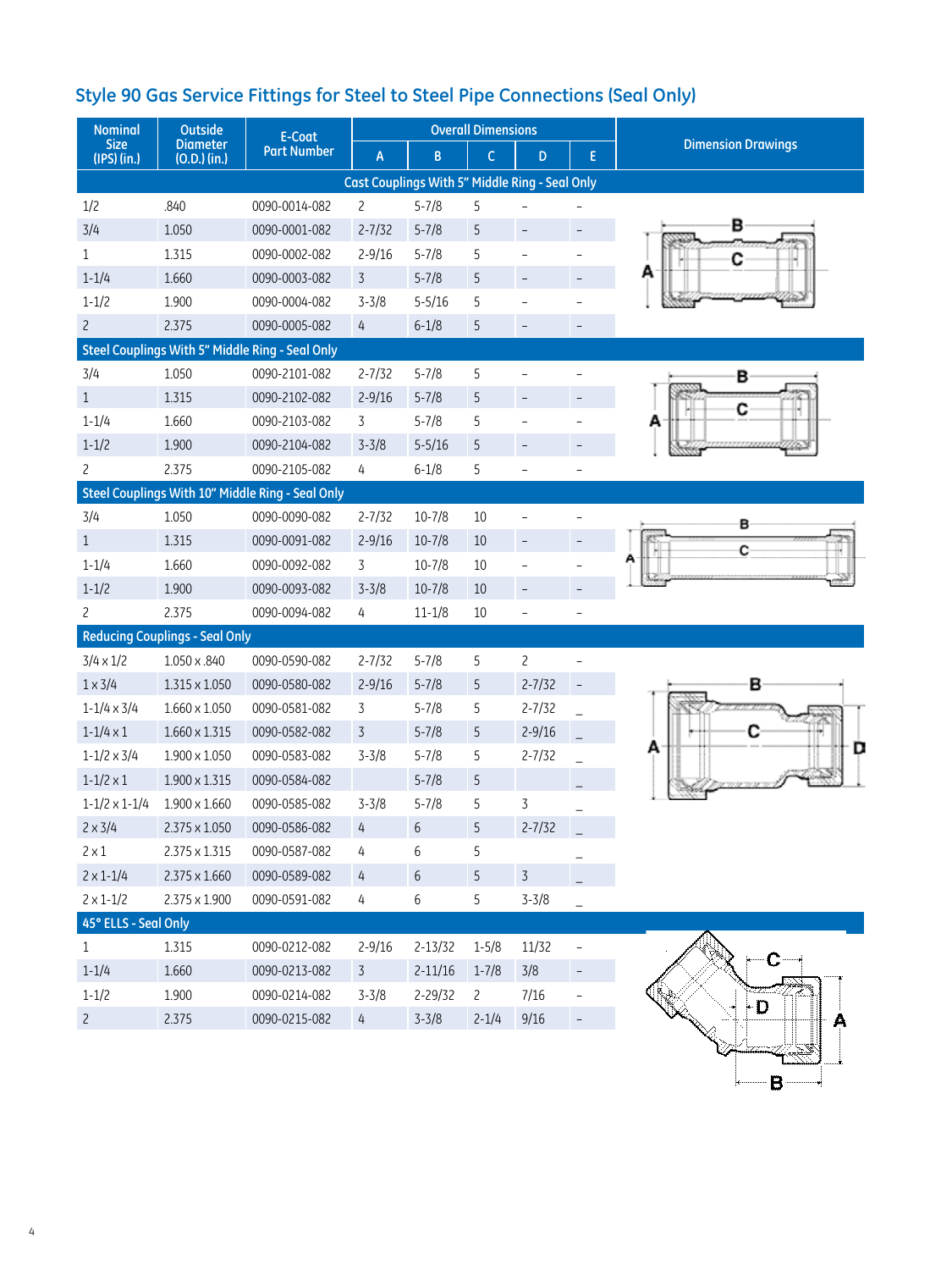|                     | Style 90 Gas Service Fittings for Steel to Steel Pipe Connections (Seal Only) |                    |  |         |  |                |
|---------------------|-------------------------------------------------------------------------------|--------------------|--|---------|--|----------------|
| <b>Nominal Size</b> | <b>Outside Diameter</b>                                                       | E-Coat             |  |         |  |                |
| (IPS)(in.)          | $(0.D.)$ $(in.)$                                                              | <b>Part Number</b> |  | A B C D |  | <b>Dimensi</b> |

| Nominal Size                                 | <b>Outside Didmeter</b>           | <b>E-COUL</b>      |                      |                           |                |                   |                |                           |
|----------------------------------------------|-----------------------------------|--------------------|----------------------|---------------------------|----------------|-------------------|----------------|---------------------------|
| (IPS) (in.)                                  | $(O.D.)$ (in.)                    | <b>Part Number</b> | A                    | B                         | $\mathsf{C}$   | D                 | E              | <b>Dimension Drawings</b> |
|                                              |                                   |                    | 90° Ells - Seal Only |                           |                |                   |                |                           |
| 3/4                                          | 1.050                             | 0090-0241-082      | $2 - 7/32$           | $3 - 1/8$                 | $\overline{c}$ | 11/16             |                |                           |
| $\mathbf{1}$                                 | 1.315                             | 0090-0242-082      | $2 - 9/16$           | $3-1/16$                  | $\overline{c}$ | 3/4               |                | p                         |
| $1 - 1/4$                                    | 1.660                             | 0090-0243-082      | $\overline{3}$       | $3 - 1/4$                 | $1 - 7/8$      | 15/16             | $\overline{a}$ |                           |
| $1 - 1/2$                                    | 1.900                             | 0090-0244-082      | $3 - 3/8$            | $3 - 19/32$               | $\overline{c}$ | $1 - 1/8$         |                |                           |
| $\overline{c}$                               | 2.375                             | 0090-0245-082      | 4                    | $4 - 3/16$                | $2 - 1/4$      | $1 - \frac{3}{8}$ |                |                           |
| Plain End 90° Street Ells - Seal Only        |                                   |                    |                      |                           |                |                   |                |                           |
| 3/4                                          | 1.050                             | 0090-0270-082      | $2 - 7/32$           | $3 - 9/8$                 | 3              | $\overline{c}$    | 9/16           | в                         |
| $\mathbf{1}$                                 | 1.315                             | 0090-0271-082      | $2 - 9/16$           | $3 - 3/8$                 | $2 - 13/16$    | $1 - 5/8$         | 3/4            | Ė                         |
| $1 - 1/4$                                    | 1.660                             | 0090-0272-082      | $\overline{3}$       | 4                         | $3 - 3/16$     | $1 - 7/8$         | 7/8            | с<br>Đ                    |
| $1 - 1/2$                                    | 1.900                             | 0090-0273-082      | $3 - 3/8$            | $4 - 5/16$                | $3 - 15/32$    | $\overline{c}$    | $\mathbf{1}$   |                           |
| $\overline{c}$                               | 2.375                             | 0090-0274-082      | 4                    | $5 - 1/8$                 | $4 - 1/16$     | $2 - 1/4$         | $1 - 1/4$      |                           |
| Threaded End 90° Ells                        |                                   |                    |                      |                           |                |                   |                | в                         |
| 3/4                                          | 1.050                             | 0090-0330-082      | $2 - 7/32$           | $\mathsf{S}$              | $\overline{3}$ | $\overline{c}$    | 9/16           |                           |
| $\mathbf{1}$                                 | 1.315                             | 0090-0331-082      | $2 - 9/16$           | $2 - 5/16$                | $2 - 13/16$    | $1 - 5/8$         | 3/4            | Ę                         |
| $1 - 1/4$                                    | 1.660                             | 0090-0332-082      | 3                    | $2 - 7/8$                 | $3 - 3/16$     | $1 - 7/8$         | 7/8            | СD                        |
| $1 - 1/2$                                    | 1.900                             | 0090-0333-082      | $3 - 3/8$            | $2 - 7/8$                 | $3 - 15/32$    | $\overline{c}$    | $\mathbf{1}$   |                           |
| $\overline{c}$                               | 2.375                             | 0090-0334-082      | 4                    | $2 - 5/16$                | $4 - 1/16$     | $2 - 1/4$         | $1 - 1/4$      |                           |
| <b>Street Tees- Seal Only</b>                |                                   |                    |                      |                           |                |                   |                | в                         |
| 3/4                                          | 1.050                             | 0090-0390-082      | $2 - 7/32$           | $1 - 15/16$               | $2 - 1/16$     | 3                 | $\overline{c}$ |                           |
| $\mathbf{1}$                                 | 1.315                             | 0090-0391-082      | $2 - 9/16$           | $1 - 5/8$                 | $2 - 3/4$      | $2 - 13/16$       | $1 - 5/8$      |                           |
| $1 - 1/4$                                    | 1.660                             | 0090-0392-082      | 3                    | $1 - 13/16$               | $2 - 7/8$      | $3 - 3/16$        | $1 - 7/8$      | D<br>Ε                    |
| $1 - 1/2$                                    | 1.900                             | 0090-0393-082      | $3 - 3/8$            | $\mathsf{2}^{\mathsf{2}}$ | $3 - 1/16$     | $3 - 15/32$       | $\mathbf{2}$   |                           |
| $\overline{c}$                               | 2.375                             | 0090-0394-082      | 4                    | $2 - 5/16$                | $3 - 15/16$    | $4 - 1/16$        | $2 - 1/4$      |                           |
| <b>Reducing Street Tees - Seal Only</b>      |                                   |                    |                      |                           |                |                   |                |                           |
| $1 - 1/4 \times 1 - 1/4 \times 1$            | $1.660 \times 1.660 \times 1.315$ | 0090-0451-082      | $2 - 9/16$           | $1 - \frac{3}{4}$         | $2 - 3/4$      | $2 - 15/16$       | $1 - 5/8$      | D                         |
| $1 - 1/4 \times 1 \times 1 - 1/4$            | $1.660 \times 1.315 \times 1.660$ | 0090-0452-082      | $\overline{3}$       | $1-13/16$                 | $2 - 7/8$      | $3 - 3/16$        | $1 - 7/8$      | B<br>Е                    |
| $1 - 1/2 \times 1 - 1/2 \times 1$            | 1.900 x 1.900 x 1.315             | 0090-0453-082      | $2 - 9/16$           | $\overline{c}$            | $2 - 3/4$      | $3-1/16$          | $1 - 5/8$      |                           |
| $1 - 1/2 \times 1 - 1/2 \times 1$            | $1.900 \times 1.900 \times 1.660$ | 0090-0454-082      | $\overline{3}$       | $\overline{c}$            | $2 - 7/8$      | $3 - 5/16$        | $1 - 7/8$      | с                         |
| $1 - 1/2 \times 1 \times 1 - 1/2$            | 1.900 x 1.315x 1.900              | 0090-0455-082      | $3 - 3/8$            | $\overline{c}$            | $3 - 1/16$     | $3 - 15/32$       | $\overline{c}$ |                           |
| $1 - 1/2 \times 1 - 1/4 \times$<br>$1 - 1/2$ | $1.900 \times 1.660 \times 1.900$ | 0090-0456-082      | $3 - 3/8$            | $\overline{c}$            | $3 - 1/8$      | $3 - 15/32$       | $\overline{c}$ |                           |
| $2 \times 1 - 1/4 \times 2$                  | 2.375 x 1.660 x 2.375             | 0090-0458-082      | 4                    | $2 - 5/16$                | $3 - 3/8$      | $4 - 1/16$        | $2 - 1/4$      |                           |
| $2 \times 1 - 1/2 \times 2$                  | 2.375 x 1.900x 2.375              | 0090-0459-082      | $\overline{4}$       | $2 - 5/16$                | $3 - 5/16$     | $4 - 1/16$        | $2 - 1/4$      |                           |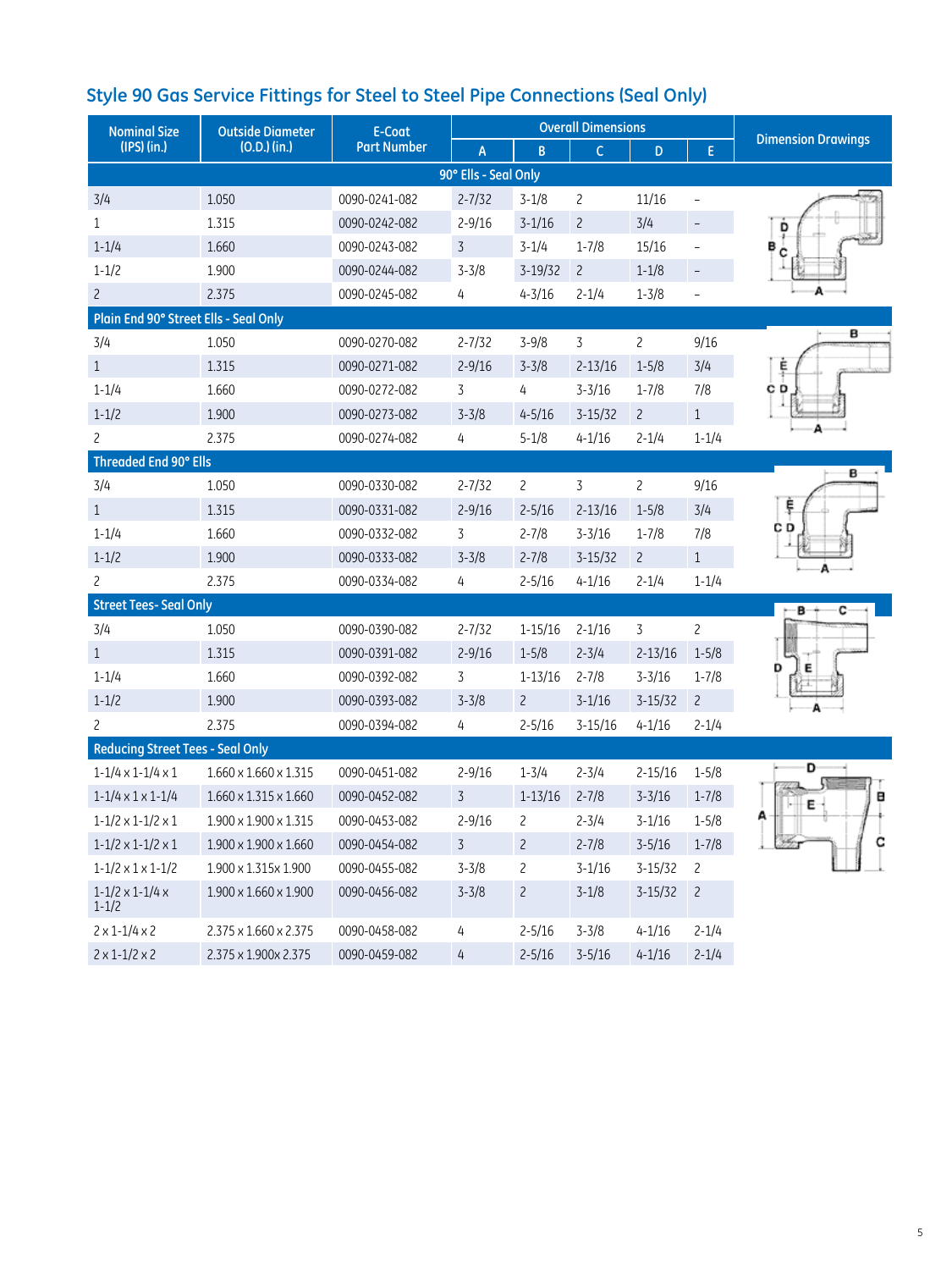# **Style 90 Gas Service Fittings for Steel to Steel Pipe Connections (Seal Only)**

| <b>Nominal Size</b>                     | <b>Outside Diameter</b>           | E-Coat             |                                        | <b>Overall Dimensions</b> |             |                          |             |                           |
|-----------------------------------------|-----------------------------------|--------------------|----------------------------------------|---------------------------|-------------|--------------------------|-------------|---------------------------|
| (IPS) (in.)                             | $(O.D.)$ (in.)                    | <b>Part Number</b> | $\mathsf{A}$                           | B                         | $\mathsf C$ | D                        | E           | <b>Dimension Drawings</b> |
|                                         |                                   |                    | <b>Welding Street Tees - Seal Only</b> |                           |             |                          |             |                           |
| 3/4                                     | 1.050                             | 0090-0550-082      | $2 - 7/32$                             | $2 - 5/8$                 | $2 - 1/4$   | $3 - 1/32$               | $2 - 1/16$  |                           |
| $\mathbf{1}$                            | 1.315                             | 0090-0551-082      | $2 - 9/16$                             | $2 - 7/8$                 | $2 - 1/2$   | $3 - 1/16$               | $1 - 31/32$ | в                         |
| $1 - 1/4$                               | 1.660                             | 0090-0552-082      | 3                                      | $2 - 3/16$                | $3 - 5/16$  | $3 - 7/32$               | $1 - 15/16$ |                           |
| $1 - 1/2$                               | 1.900                             | 0090-0553-082      | $3 - 3/8$                              | $2 - 29/32$               | $3 - 5/16$  | $3 - 15/16$              | $2 - 1/2$   |                           |
| $\overline{c}$                          | 2.375                             | 0090-0554-082      | 4                                      | $3 - 15/32$               | $1 - 25/32$ | $4 - 1/4$                | $2 - 1/2$   |                           |
| <b>Regular Tess - Seal Only</b>         |                                   |                    |                                        |                           |             |                          |             |                           |
| $3/4 \times 3/4 \times 3/4$             | $1.050 \times 1.050 \times 1.050$ | 0090-0710-082      | $2 - 7/32$                             | $6 - 1/4$                 | $5 - 3/8$   | 11/16                    | $3 - 1/8$   | в                         |
| $1 \times 1 \times 1$                   | 1.315 x 1.315 x 1.315             | 0090-0711-082      | $2 - 9/16$                             | $5 - 7/8$                 | 5           | 11/16                    | $3 - 7/16$  |                           |
| $1 - 1/4 \times 1 - 1/4 \times 1 - 1/4$ | $1.660 \times 1.660 \times 1.660$ | 0090-0712-082      | 3                                      | $6 - 13/32$               | $5 - 17/32$ | 15/16                    | $3 - 1/4$   |                           |
| $1 - 1/2 \times 1 - 1/2 \times 1 - 1/2$ | 1.900 x 1.900 x 1.900             | 0090-0713-082      | $3 - 3/8$                              | $5 - 7/8$                 | 5           | 15/16                    | $4 - 5/16$  |                           |
| $2 \times 2 \times 1 - 1/4$             | 2.375 x 2.375 x 1.660             | 0090-0717-082      | 4                                      | $5 - 7/8$                 | 5           | 15/16                    | $4 - 3/16$  |                           |
| 2x2x2                                   | 2.375 x 2.375 x 2.375             | 0090-0716-82       | 4                                      | $8 - 1/8$                 | $7 - 1/4$   | $1 - \frac{3}{8}$        | $4 - 3/16$  |                           |
| <b>Male Adapters - Seal Only</b>        |                                   |                    |                                        |                           |             |                          |             |                           |
| 1 x 1 MIPS                              | 1.315                             | 0090-0741-082      | $2 - 9/16$                             | $4 - 1/4$                 | $3 - 13/16$ | $\equiv$                 |             |                           |
| 1 x 1-1/4 MIPS                          | 1.315                             | 0090-0749-082      | $2 - 9/16$                             | $5 - 3/16$                | $4 - 3/4$   | $\overline{\phantom{a}}$ |             |                           |
| $1 - 1/4 \times 1 - 1/4$ MIPS           | 1.660                             | 0090-0757-082      | 3                                      | $4 - 7/16$                | $3 - 7/8$   | $\overline{\phantom{a}}$ |             |                           |
| 1-1/2 x 1-1/2 MIPS                      | 1.900                             | 0090-0743-082      | $3 - 3/8$                              | $4 - 9/16$                | $3 - 7/8$   | $\qquad \qquad -$        |             |                           |
| 2 x 2 MIPS                              | 2.375                             | 0090-0744-082      | 4                                      | $4 - 11/16$               | 4           |                          |             |                           |
| Line Caps - Seal Only                   |                                   |                    |                                        |                           |             |                          |             |                           |
| 3/4                                     | 1.050                             | 0090-0860-082      | $2 - 7/32$                             | $3 - 1/8$                 | $2 - 11/16$ | $\qquad \qquad -$        |             |                           |
| $\mathbf{1}$                            | 1.315                             | 0090-0861-082      | $2 - 9/16$                             | $3 - 1/8$                 | $2 - 11/16$ | $\qquad \qquad -$        |             |                           |
| $1 - 1/4$                               | 1.660                             | 0090-0862-082      | 3                                      | $3 - 1/8$                 | $2 - 11/16$ | $\overline{\phantom{0}}$ |             |                           |
| $1 - 1/2$                               | 1.900                             | 0090-0863-082      | $3 - 3/8$                              | $3 - 5/32$                | $2 - 11/16$ | $\qquad \qquad -$        |             |                           |
| $\overline{c}$                          | 2.375                             | 0090-0864-082      | 4                                      | $3 - 1/4$                 | $2 - 11/16$ |                          |             |                           |

# **Insultating Fittings for Joining Steel Pipe (Seal Only)**

| <b>Nominal Size</b> | Outside<br><b>Diameter</b><br>(O.D.) (in.) | E-Coat             |            |                                                               | <b>Overall Dimensions</b> |   |   |                           |
|---------------------|--------------------------------------------|--------------------|------------|---------------------------------------------------------------|---------------------------|---|---|---------------------------|
| (IPS) (in.)         |                                            | <b>Part Number</b> | 'A         | B                                                             |                           | D | E | <b>Dimension Drawings</b> |
|                     |                                            |                    |            | <b>Cast Insulating Couplings - 5" Middle Ring - Seal Only</b> |                           |   |   |                           |
| 3/4                 | 1.050                                      | 0090-1677-192      | $2 - 7/32$ | $6 - 3/8$                                                     |                           |   |   |                           |
| $\mathbf{1}$        | 1.315                                      | 0090-1678-192      | $2 - 9/16$ | $6 - 3/8$                                                     | 5                         |   |   | в<br>с                    |
| $1 - 1/4$           | 1.660                                      | 0090-1679-192      | 3          | $6 - 3/8$                                                     |                           |   |   |                           |
| $1 - 1/2$           | 1.900                                      | 0090-1680-192      | $3 - 3/8$  | $5 - 13/16$                                                   | 5                         |   |   |                           |
| $\overline{c}$      | 2.375                                      | 0090-1681-192      | 4          | $6 - 5/8$                                                     |                           |   |   |                           |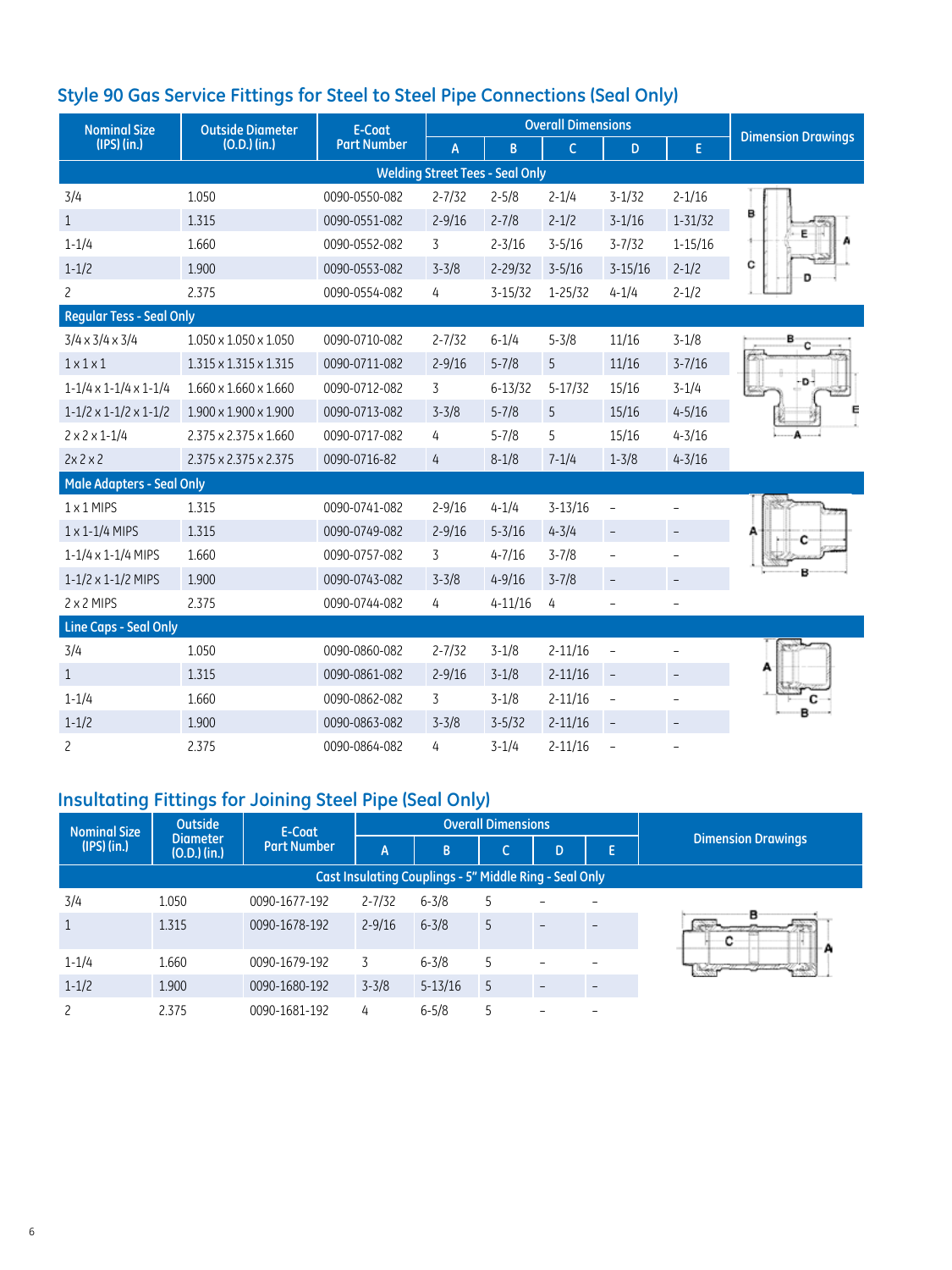| Style 90 Gas Service Fittings for Steel to Steel Pipe Connections (Seal Only) |  |  |
|-------------------------------------------------------------------------------|--|--|
|-------------------------------------------------------------------------------|--|--|

| <b>Nominal Size</b>                                | <b>Outside Diameter</b>                                 | E-Coat                                                  |                | <b>Overall Dimensions</b> | <b>Dimension Draw-</b> |                          |                   |      |
|----------------------------------------------------|---------------------------------------------------------|---------------------------------------------------------|----------------|---------------------------|------------------------|--------------------------|-------------------|------|
| (IPS) (in.)                                        | $(0.D.)$ (in.)                                          | <b>Part Number</b>                                      | A              | $\mathsf B$               | $\mathsf{C}$           | D                        | E.                | ings |
|                                                    |                                                         | Steel Insulating Couplings - 5" Middle Ring - Seal Only |                |                           |                        |                          |                   |      |
| 3/4                                                | 1.050                                                   | 0090-2127-192                                           | $2 - 7/32$     | $6 - 3/8$                 | 5                      | $\overline{\phantom{m}}$ |                   |      |
| $\mathbf{1}$                                       | 1.315                                                   | 0090-2128-192                                           | $2 - 9/16$     | $6 - 3/8$                 | 5                      | $\overline{\phantom{a}}$ | ÷                 |      |
| $1 - 1/4$                                          | 1.660                                                   | 0090-2129-192                                           | 3              | $6 - 3/8$                 | 5                      | $\overline{\phantom{0}}$ |                   |      |
| $1 - 1/2$                                          | 1.900                                                   | 0090-2130-192                                           | $3 - 3/8$      | $5 - 13/16$               | 5                      | $\qquad \qquad -$        |                   |      |
| $\overline{c}$                                     | 2.375                                                   | 0090-2131-192                                           | 4              | $6 - 5/8$                 | 5                      |                          |                   |      |
|                                                    | Steel Insulating Couplings - 10" Middle Ring- Seal Only |                                                         |                |                           |                        |                          |                   |      |
| 3/4                                                | 1.050                                                   | 0090-0120-091                                           | $2 - 7/32$     | $11 - \frac{3}{8}$        | 10                     |                          |                   |      |
| $\mathbf{1}$                                       | 1.315                                                   | 0090-0121-091                                           | $2 - 9/16$     | $11 - \frac{3}{8}$        | 10                     | $\qquad \qquad -$        | ÷                 |      |
| $1 - 1/4$                                          | 1.660                                                   | 0090-0122-091                                           | 3              | $11 - 3/8$                | 10                     |                          |                   |      |
| $1 - 1/2$                                          | 1.900                                                   | 0090-0123-091                                           | $3 - 3/8$      | $11 - \frac{3}{8}$        | 10                     | $\overline{\phantom{a}}$ | $\qquad \qquad -$ |      |
| $\overline{c}$                                     | 2.375                                                   | 0090-0124-091                                           | 4              | $11 - 5/8$                | 10                     |                          |                   |      |
| Male Insulok Adapters - Seal Only                  |                                                         |                                                         |                |                           |                        |                          |                   |      |
| 3/4                                                | 1.050                                                   | 0090-0800-039                                           | $2 - 7/32$     | $3 - 7/16$                | $2 - 3/4$              |                          |                   |      |
| $\mathbf{1}$                                       | 1.315                                                   | 0090-0801-039                                           | $2 - 9/16$     | $3 - 5/16$                | $2 - 5/8$              | $\overline{\phantom{a}}$ |                   |      |
| $1 - 1/4$                                          | 1.660                                                   | 0090-0802-039                                           | 3              | $3 - 9/16$                | $2 - 7/8$              |                          |                   |      |
| <b>Female Insulok Adapters - Seal Only</b>         |                                                         |                                                         |                |                           |                        |                          |                   |      |
| 3/4                                                | 1.050                                                   | 0090-0833-039                                           | $2 - 7/32$     | $2 - 9/16$                | $1 - 7/8$              |                          |                   |      |
| $\mathbf{1}$                                       | 1.315                                                   | 0090-0831-039                                           | $2 - 9/16$     | $2 - 13/16$               | $2 - 1/8$              | $\qquad \qquad -$        |                   |      |
| $1 - 1/4$                                          | 1.660                                                   | 0090-0832-039                                           | 3              | $2 - 15/16$               | $2 - 1/4$              | $\overline{\phantom{0}}$ |                   |      |
| <b>Insulating Reducing Street Tees - Seal Only</b> |                                                         |                                                         |                |                           |                        |                          |                   |      |
| $1 - 1/4 \times 1 - 1/4 \times 1$                  | $1.660 \times 1.660 \times 1.315$                       | 0090-0500-033                                           | $2 - 7/32$     | $1 - 3/4$                 | $2 - 3/4$              | $3 - 7/16$               | $1 - 5/8$         |      |
| $1 - 1/4 \times 1 \times 1 - 1/4$                  | $1.660 \times 1.315 \times 1.660$                       | 0090-0501-033                                           | $\overline{3}$ | $1 - \frac{3}{16}$        | $2 - 7/8$              | $3 - 11/16$              | $1 - 7/8$         |      |
| $1 - 1/2 \times 1 \times 1 - 1/2$                  | 1.900 x 1.315 x 1.900                                   | 0090-0502-033                                           | $3 - 3/8$      | $\overline{c}$            | $3-1/16$               | 4                        | 2                 |      |
| $1 - 1/2 \times 1 - 1/4 \times 1 - 1/2$            | 1.900 x 1.660 x 1.900                                   | 0090-0503-033                                           | $3 - 3/8$      | $\overline{c}$            | $3 - 1/8$              | $\overline{4}$           | $\overline{c}$    |      |
| $1-1/2 \times 1-1/2 \times 1-1/4$                  | $1.900 \times 1.900 \times 1.660$                       | 0090-0506-033                                           | $\overline{3}$ | $\overline{c}$            | $2 - 7/8$              | $3 - 11/16$              | $1 - 7/8$         |      |
| $2 \times 1 - 1/4 \times 2$                        | 2.375 x 1.660 x 2.375                                   | 0090-0504-033                                           | 4              | $2 - 5/16$                | $3 - 3/8$              | $4 - 9/16$               | $2 - 1/4$         |      |
| $2 \times 1 - 1/2 \times 2$                        | 2.375 x 1.900 x 2.375                                   | 0090-0505-033                                           | 4              | $2 - 5/16$                | $3 - 5/16$             | $4 - 9/16$               | $2 - 1/4$         |      |
| <b>Insulating Welding Street Tees - Seal Only</b>  |                                                         |                                                         |                |                           |                        |                          |                   |      |
| 3/4                                                | 1.050                                                   | 0090-1470-033                                           | $2 - 7/32$     | $2 - 5/8$                 | $2 - 1/4$              | $3 - 1/2$                | $2 - 1/16$        | в    |
| $\mathbf{1}$                                       | 1.315                                                   | 0090-1471-033                                           | $2 - 9/16$     | $2 - 7/8$                 | $2 - 1/2$              | $3 - 9/16$               | $1 - 31/32$       |      |
| $1 - 1/4$                                          | 1.660                                                   | 0090-1472-033                                           | 3              | $2 - 3/16$                | $3 - 5/16$             | $3 - 3/4$                | $1 - 15/16$       |      |
| $1 - 1/2$                                          | 1.900                                                   | 0090-1473-033                                           | $3 - 3/8$      | $2 - 29/32$               | $3 - 15/32$            | $4 - 7/16$               | $2 - 1/2$         |      |
| $\overline{c}$                                     | 2.375                                                   | 0090-1474-033                                           | 4              | $3 - 15/32$               | 3-25/32                | $4 - 3/4$                | $2 - 1/2$         |      |